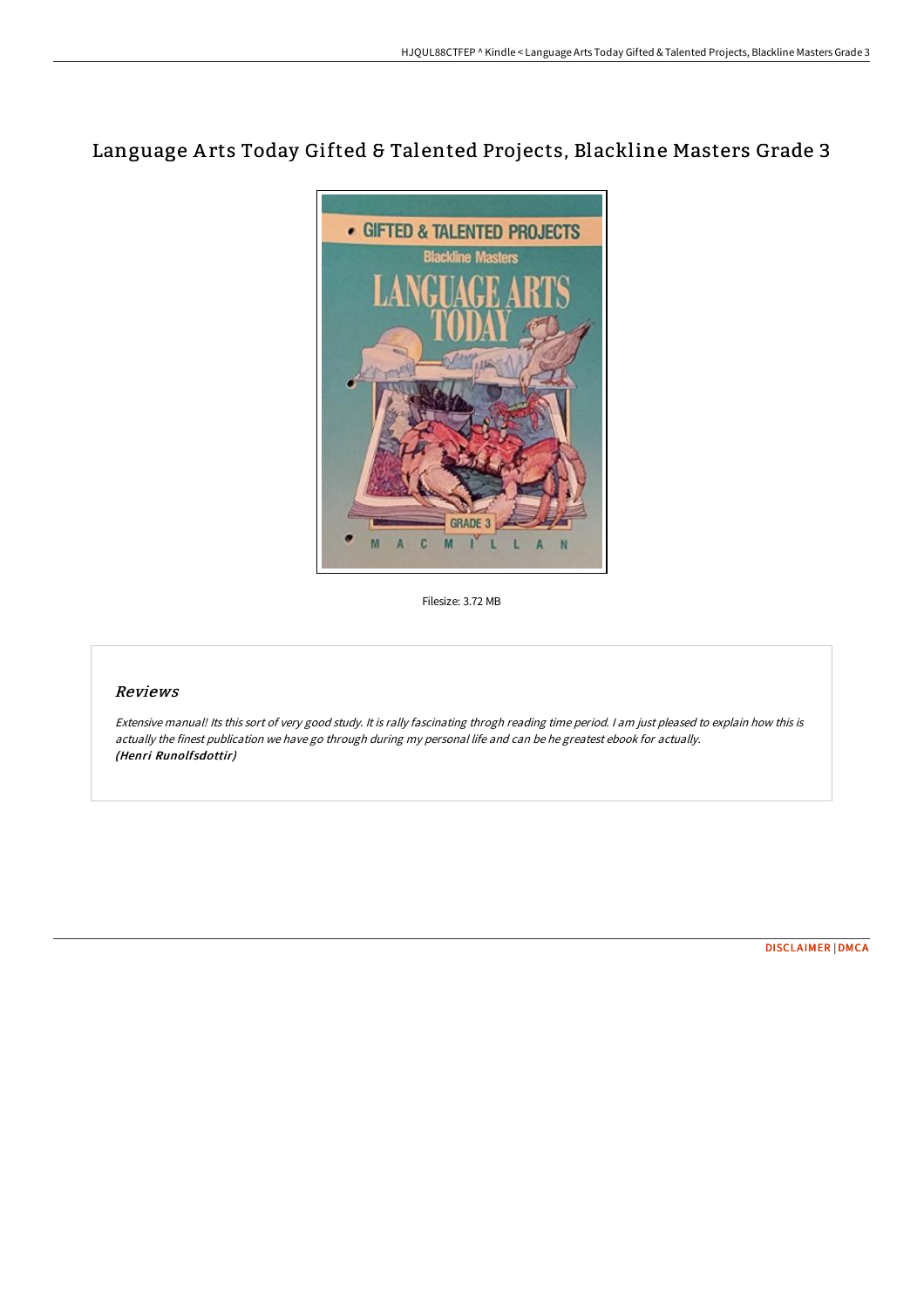#### LANGUAGE ARTS TODAY GIFTED & TALENTED PROJECTS, BLACKLINE MASTERS GRADE 3



MacMillan/McGraw-Hill, 1990. Soft cover. Book Condition: New. No Jacket. Brand New Softcover, Grade 3, 1991 Printing, Aqua And White In Color. 2-11-3;2-8-3;LR19.

 $\blacksquare$ Read [Language](http://techno-pub.tech/language-arts-today-gifted-amp-talented-projects.html) Arts Today Gifted & Talented Projects, Blackline Masters Grade 3 Online  $\ensuremath{\mathop{\boxplus}}$ [Download](http://techno-pub.tech/language-arts-today-gifted-amp-talented-projects.html) PDF Language Arts Today Gifted & Talented Projects, Blackline Masters Grade 3